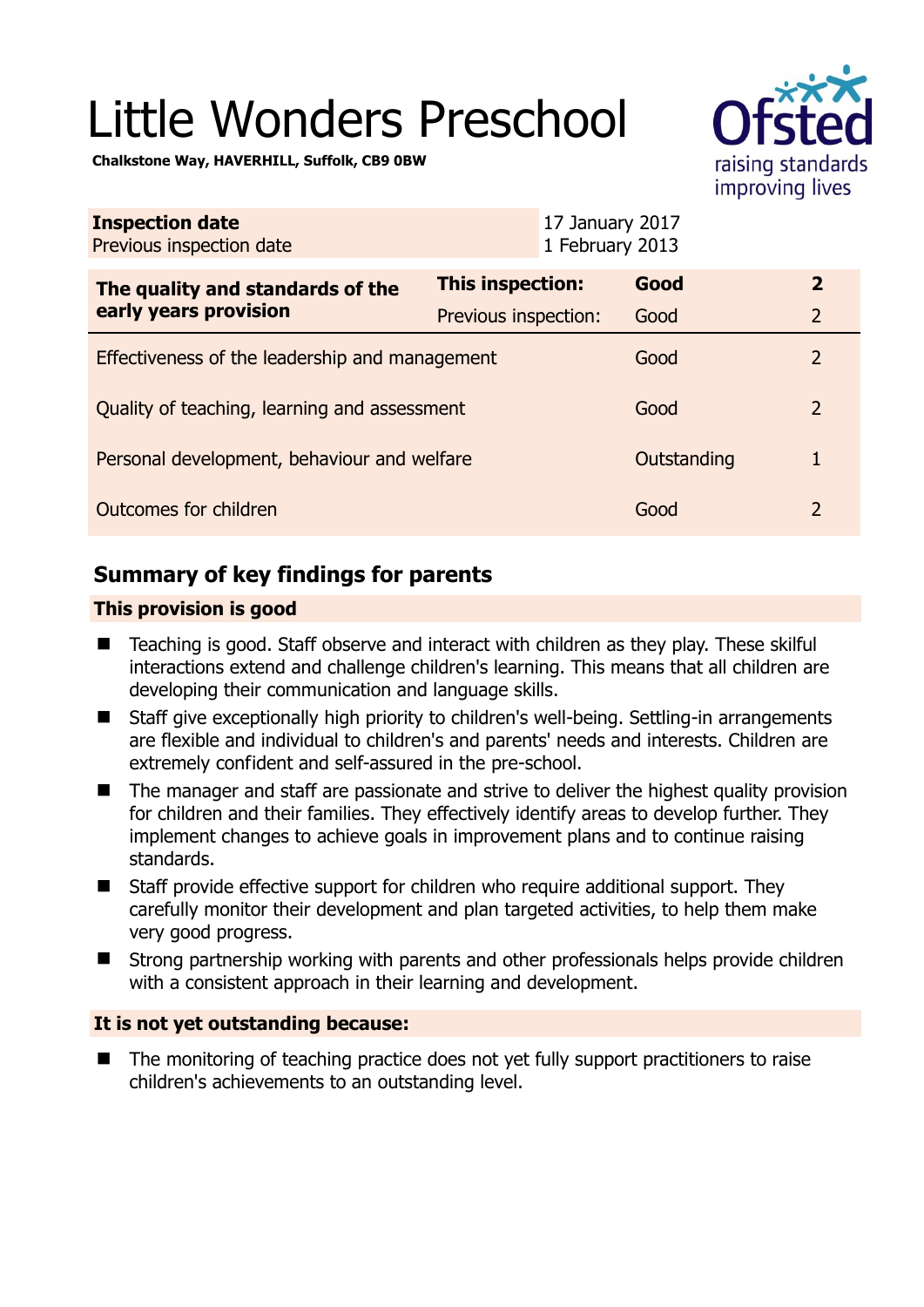# **What the setting needs to do to improve further**

#### **To further improve the quality of the early years provision the provider should:**

**E** strengthen the monitoring of practitioners' practice to deepen their understanding of how children learn, in order to support them in making the best possible progress.

#### **Inspection activities**

- $\blacksquare$  The inspector observed the quality of teaching during activities indoors and outdoors, and assessed the impact this has on children's learning.
- The inspector spoke with staff and children during the inspection.
- The inspector completed a joint observation with the pre-school manager.
- The inspector held a meeting with the pre-school manager. She looked at relevant documentation and evidence of the suitability of staff working in the pre-school.
- The inspector spoke to a number of parents during the inspection and took account of their views.

#### **Inspector**

Jemma Hudson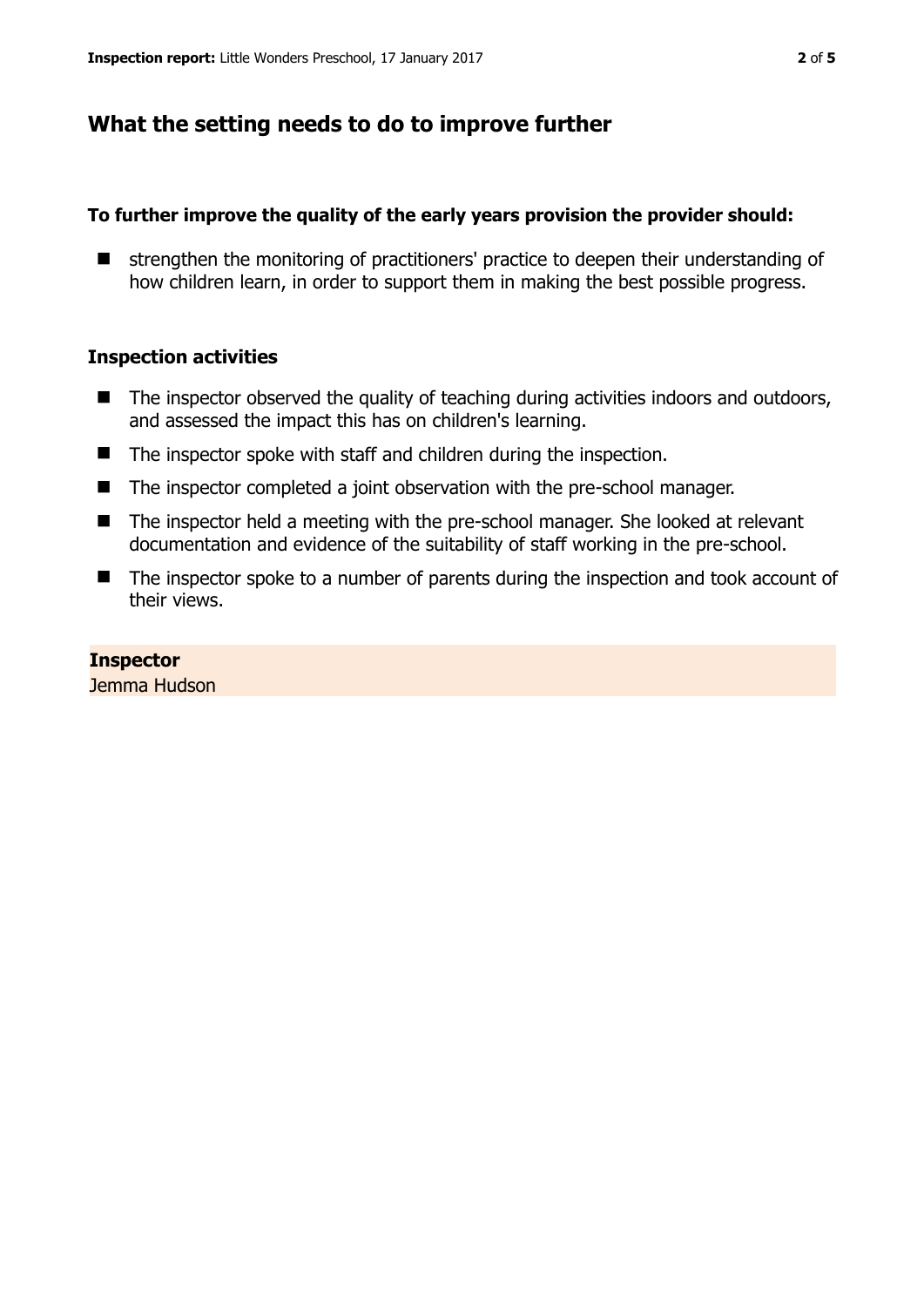## **Inspection findings**

#### **Effectiveness of the leadership and management is good**

Safeguarding is effective. The management team and all staff undertake safeguarding training and demonstrate a secure knowledge of the procedures to follow in the event of a concern about a child. Regular meetings provide opportunities for staff to discuss ideas and share good practice overall. Parents speak highly of the friendly, welcoming and nurturing environment. Staff work together with other professionals to help reduce any gaps in children's learning. Funding is used effectively, including investing in training and resources. This has a significant and positive impact on the good progress children are making. Good links have been established with the local schools and other providers, helping to ensure continuity of learning and care.

### **Quality of teaching, learning and assessment is good**

Staff play alongside children and respond well to their evolving interests. They adapt activities to enhance children's experiences and keep them engaged in learning for prolonged periods. They provide exciting resources, such as blocks of ice and some paint, for children to investigate and develop their imagination. Children identify that ice melts and turns into water in their warm hand. Children paint the ice cubes and watch as the colours mix together, naming the colours they recognise. Staff invite parents to share information about children's achievements and what they can already do from the start. This helps staff to know children well. Overall, they provide interesting and challenging activities that contribute towards their good progress.

#### **Personal development, behaviour and welfare are outstanding**

Children are exceptionally happy and flourishing in this warm and welcoming environment. Staff have an expert knowledge of the children in their care and go to considerable lengths to ensure their individual needs are well met. Behaviour is excellent, because all staff are positive role models. Their calm approach ensures that children feel highly valued. Children's independence is extremely well promoted from an early age and they follow good hygiene routines. Children show great confidence as they explore the stimulating environment happily and with self-assurance. New children and parents are exceptionally well supported by staff to ensure a successful settling-in period that is tailored to the needs of each child and family. As a result of the exceptional care offered by staff, children learn independence skills, which support and promote their future learning and eventual move to school.

#### **Outcomes for children are good**

Children enjoy good relationships with the staff and each other and develop good social skills. They are kind and helpful and are eager to take part in activities and have a go. Children are active and independent learners and are inquisitive to try new things. They are keen on sharing their ideas and experiences and contribute towards group activities. Children develop confidence and high levels of self-esteem. All children, including those who have special educational needs or disabilities, acquire the skills and attitudes that promote future learning.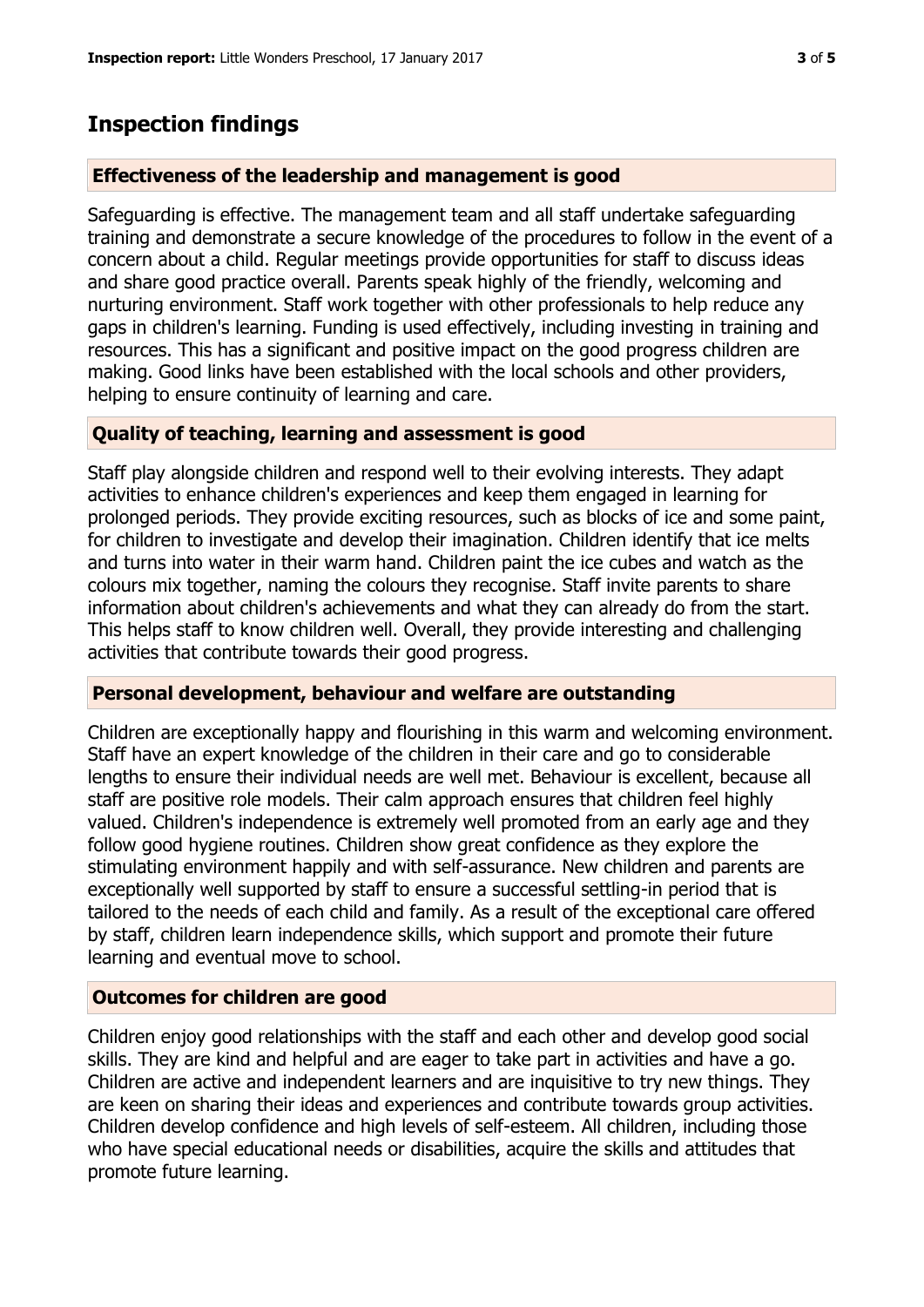# **Setting details**

| Unique reference number                             | EY451151                                      |  |
|-----------------------------------------------------|-----------------------------------------------|--|
| <b>Local authority</b>                              | <b>Suffolk</b>                                |  |
| <b>Inspection number</b>                            | 1066159                                       |  |
| <b>Type of provision</b>                            | Sessional provision                           |  |
| Day care type                                       | Childcare - Non-Domestic                      |  |
| <b>Registers</b>                                    | Early Years Register                          |  |
| <b>Age range of children</b>                        | $2 - 5$                                       |  |
| <b>Total number of places</b>                       | 28                                            |  |
| <b>Number of children on roll</b>                   | 65                                            |  |
| Name of registered person                           | Little Wonders Pre-School Haverhill Committee |  |
| <b>Registered person unique</b><br>reference number | RP907835                                      |  |
| Date of previous inspection                         | 1 February 2013                               |  |
| <b>Telephone number</b>                             | 01440 710 926                                 |  |

The Little Wonders Preschool was registered in 2012. The pre-school employs 11 members of childcare staff. Of these, five hold appropriate early years qualifications at level 3, one at level 4 and one at level 6. One member of staff holds early years professional status. The pre-school opens Monday to Friday during term time. Sessions are from 9am until 12 noon and from 12 noon until 3pm. The pre-school provides funded early education for two-, three- and four-year-old children.

This inspection was carried out by Ofsted under sections 49 and 50 of the Childcare Act 2006 on the quality and standards of provision that is registered on the Early Years Register. The registered person must ensure that this provision complies with the statutory framework for children's learning, development and care, known as the early years foundation stage.

Any complaints about the inspection or the report should be made following the procedures set out in the guidance 'Complaints procedure: raising concerns and making complaints about Ofsted', which is available from Ofsted's website: www.gov.uk/government/organisations/ofsted. If you would like Ofsted to send you a copy of the guidance, please telephone 0300 123 4234, or email enquiries@ofsted.gov.uk.